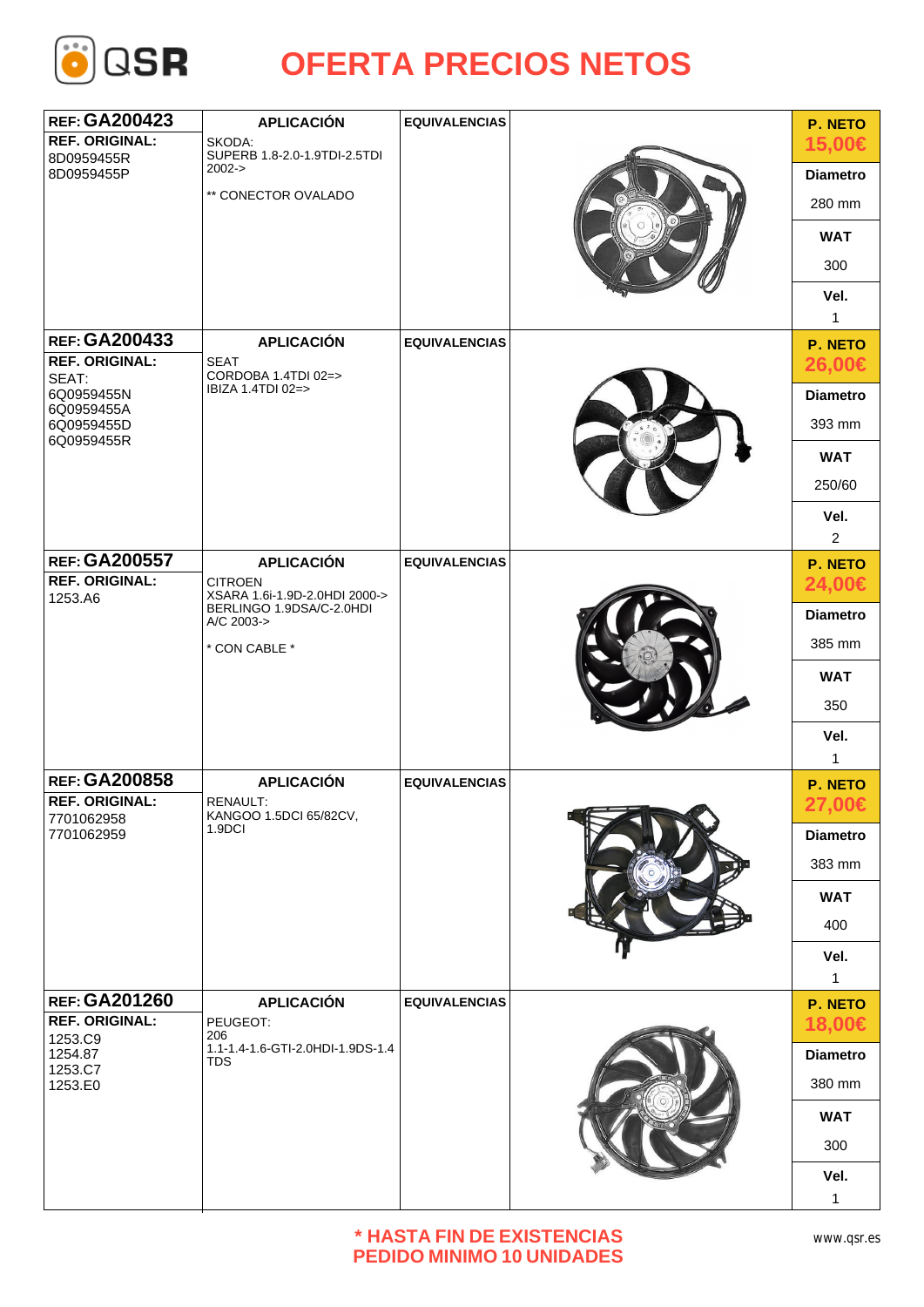

| <b>REF: GA201406</b><br><b>REF. ORIGINAL:</b><br>1253.64         | <b>APLICACIÓN</b><br>CITROEN:<br>BERLINGO 1.4i A/C 1.8iA/                                                                                                                                                                                | <b>EQUIVALENCIAS</b>         |  | <b>P. NETO</b><br>15,00€ |
|------------------------------------------------------------------|------------------------------------------------------------------------------------------------------------------------------------------------------------------------------------------------------------------------------------------|------------------------------|--|--------------------------|
| 1254.70                                                          | CXM 2.0XSARA 1.8 -> 2000                                                                                                                                                                                                                 |                              |  | <b>Diametro</b>          |
| 1253.74                                                          | ZX 1.6-1.8-1.9-2.0DS                                                                                                                                                                                                                     |                              |  | 320 mm                   |
|                                                                  |                                                                                                                                                                                                                                          |                              |  | <b>WAT</b>               |
|                                                                  |                                                                                                                                                                                                                                          |                              |  | 250                      |
|                                                                  |                                                                                                                                                                                                                                          |                              |  | Vel.<br>$\mathbf{1}$     |
| <b>REF: GA201574</b>                                             | <b>APLICACIÓN</b>                                                                                                                                                                                                                        | <b>EQUIVALENCIAS</b>         |  | P. NETO                  |
| <b>REF. ORIGINAL:</b><br>1J0959455K                              | AUDI:<br>A3 1.6-1.8 96->98<br>SKODA:<br>FABIA 1.4-1.9D-1.9SDI 2000->02<br>OCTAVIA 1.6-2.0-1.997->99<br><b>VOLKSWAGEN:</b><br>BORA 1.6-1.8-1.9TDI 99-><br>GOLF 4 1.6-1.8-1.9TDI 99->01<br>NEW BEETLE 99->03<br>POLO 1.9TDI 96->01         | EVB-7                        |  | 17,00€                   |
| 1J0959455L                                                       |                                                                                                                                                                                                                                          |                              |  | <b>Diametro</b>          |
| 1J0959455M<br>1C0959455C                                         |                                                                                                                                                                                                                                          |                              |  | 290 mm                   |
|                                                                  |                                                                                                                                                                                                                                          |                              |  | <b>WAT</b>               |
|                                                                  |                                                                                                                                                                                                                                          |                              |  | 220/60                   |
|                                                                  |                                                                                                                                                                                                                                          |                              |  | Vel.                     |
|                                                                  |                                                                                                                                                                                                                                          |                              |  | $\overline{2}$           |
| <b>REF: GA201575</b><br><b>REF. ORIGINAL:</b>                    | <b>APLICACIÓN</b><br>AUDI:                                                                                                                                                                                                               | <b>EQUIVALENCIAS</b><br>EVA6 |  | P. NETO<br>16,00€        |
| 6Q0959455K                                                       | A3 1.6-1.8-1.8<br>S3-1.9TDI 01->03                                                                                                                                                                                                       | $EVL-2$                      |  |                          |
| 6N0959455G<br>6X0959455A                                         | TT ROADSTER-COUPE 99->05<br>SKODA:<br>FABIA 1.4 2000-><br>OCTAVIA 1.8 2000-><br>VOLKSWAGEN:<br>BORA A/C 99-><br>GOLF 4 1.4-1.6-1.8-1.9SDI/TDI-2.0TDI 99-><br>LUPO 01->05<br>NEW BEETLE 1.6-1.9-1.8T 99-><br>POLO 3 1.0-1.3-1.4-1.6 01->0 |                              |  | <b>Diametro</b>          |
| 1J0959455B                                                       |                                                                                                                                                                                                                                          |                              |  | 350 mm                   |
|                                                                  |                                                                                                                                                                                                                                          |                              |  | <b>WAT</b>               |
|                                                                  |                                                                                                                                                                                                                                          |                              |  | 250/60                   |
|                                                                  |                                                                                                                                                                                                                                          |                              |  | Vel.                     |
| <b>REF: GA201663</b>                                             | <b>APLICACIÓN</b>                                                                                                                                                                                                                        | <b>EQUIVALENCIAS</b>         |  | $\overline{2}$           |
| <b>REF. ORIGINAL:</b><br>8D0959455C                              | AUDI:<br>A4 8D/B5 95->                                                                                                                                                                                                                   | $EVL-3$                      |  | P. NETO<br>15,00€        |
| 8D0959455Q                                                       | A6 4B/C5 1.8 98-><br>A6 4B/C5<br>A6 4B/C5 1.9TDI 98-><br>A8 D2 2.8A/C                                                                                                                                                                    |                              |  | <b>Diametro</b>          |
| 8D0959455                                                        |                                                                                                                                                                                                                                          |                              |  | 280 mm                   |
|                                                                  |                                                                                                                                                                                                                                          |                              |  | <b>WAT</b>               |
|                                                                  |                                                                                                                                                                                                                                          |                              |  | 300                      |
|                                                                  |                                                                                                                                                                                                                                          |                              |  | Vel.<br>1                |
| <b>REF: GA201849</b>                                             | <b>APLICACIÓN</b>                                                                                                                                                                                                                        | <b>EQUIVALENCIAS</b>         |  | P. NETO                  |
| <b>REF. ORIGINAL:</b>                                            | SEAT:<br>IBIZA 2003-> (Grande 3<br>terminales)                                                                                                                                                                                           |                              |  | 16,00€                   |
| 6Q0959455H<br>6Q0959455Q<br>6X0959455C<br>6X0959455<br>1C0959455 |                                                                                                                                                                                                                                          |                              |  | <b>Diametro</b>          |
|                                                                  |                                                                                                                                                                                                                                          |                              |  | 345 mm                   |
|                                                                  |                                                                                                                                                                                                                                          |                              |  | <b>WAT</b>               |
|                                                                  |                                                                                                                                                                                                                                          |                              |  | 250/60                   |
|                                                                  |                                                                                                                                                                                                                                          |                              |  | Vel.                     |
|                                                                  |                                                                                                                                                                                                                                          |                              |  | $\overline{2}$           |